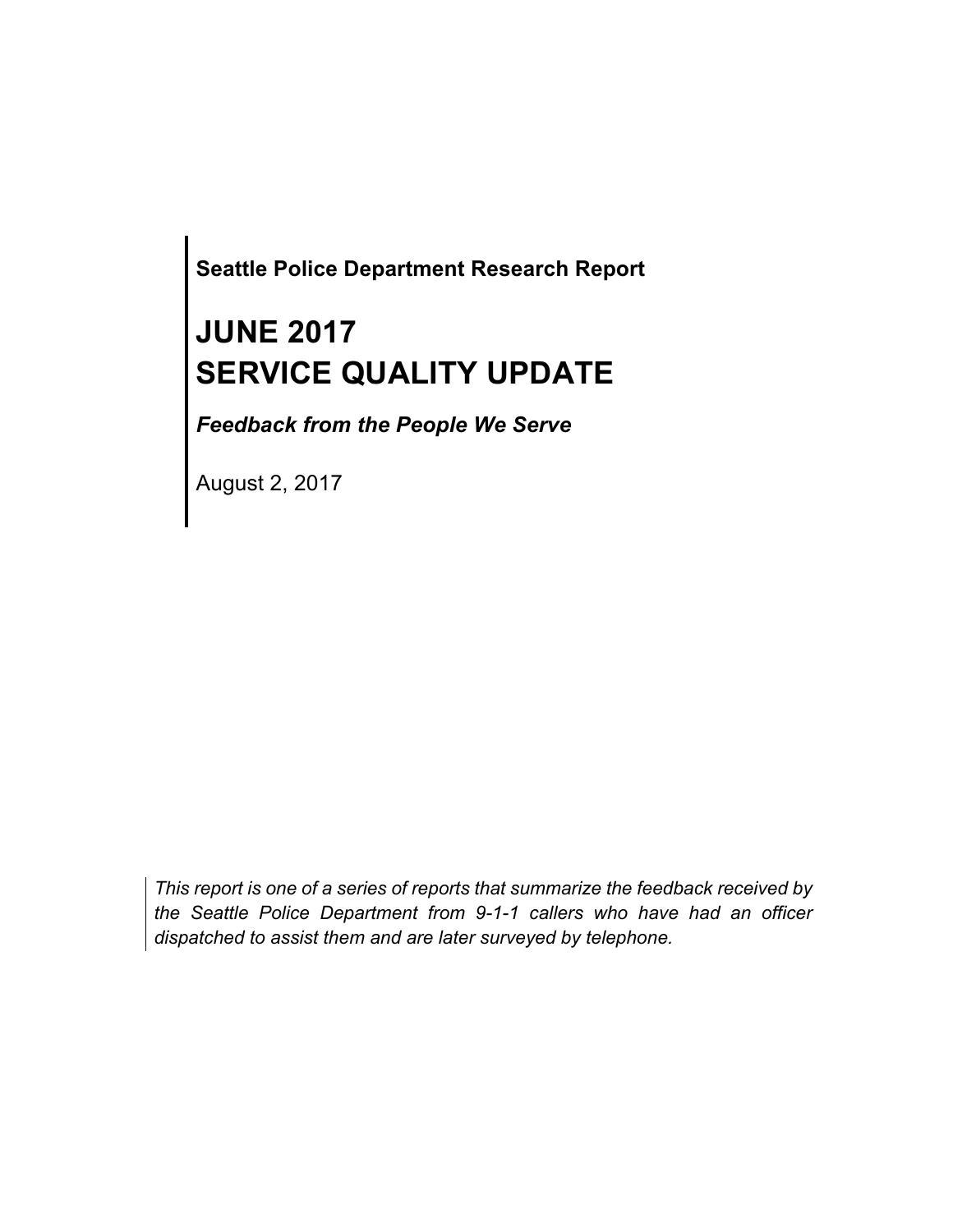#### **9-1-1 Caller Surveys: Summary and Conclusions from June 2017**

The Seattle Police Department customer satisfaction surveys provide feedback about the service provided by the Department to those who call 9-1-1 and have an officer dispatched to assist them. Key findings and conclusions from the June 2017 survey and comparisons to previous surveys conducted between June 2014 and March 2017 are summarized below.

**Overall Satisfaction**. Overall, customers continue to be satisfied with their experience with the Department "from calling 9-1-1 on to all contacts [they] had with the Police Department as a result of that call." Seventyseven percent (correcting for rounding) of the customers rated their overall satisfaction with this experience as 4 or 5 on a five-point scale were 5 means "extremely satisfied," for an average rating of 4.21 out of 5 possible points. Ratings of overall satisfaction, while remaining high, have fluctuated significantly since June 2014.

**Officers Responding to Customers' 9-1-1 Calls.** Customers rated the officers who responded to their 9- 1-1 calls positively. Customers indicated that the responding officers were professional and courteous (96% "strongly agree" or "agree"); and officers listened to customer concerns, answered questions, provided the information and assistance needed, clearly explained procedures, and told customers what would happen next (81% to 94% "strongly agree" or "agree"). The responding officers received lower ratings for giving "tips on preventing future crimes" (52% "strongly agree" or "agree").

Ratings that the responding officers were professional and courteous, listened to customer concerns, answered questions, and provided the information needed increased significantly between June 2014 and June 2017. Ratings that the officer "was professional and courteous" and "clearly explained procedures and requirements" declined significantly between March 2017 and June 2017, the two most recent surveys.

**Seattle Police Department Overall**. Customers also rated the Department highly. Customers indicated that "Department personnel are professional and courteous" (90% "strongly agree" or "agree") and the Department is a good resource for information about preventing crime, focuses on public safety issues of concern, is available when needed, and clearly explains procedures and requirements (70% to 74% "strongly agree" or "agree"). These were positive ratings, but ratings of the officers with whom customers had personal contact (officers responding to 9-1-1 calls) were higher than ratings of the Department overall.

Ratings that "Department personnel are professional and courteous" and "The Department is a good resource for information about preventing crime" increased significantly since June 2014. Ratings that the Department clearly explains its procedures declined significantly since March 2017. Ratings on two items, "The Department is available when needed" and "The Department focuses on the public safety issues that concern you," have not changed significantly since June 2014.

**9-1-1 Operations**. Customers were satisfied with the assistance provided by the 9-1-1 operator and with the speed with which their calls were answered by the operator (90% and 83%, respectively, rated their satisfaction 4 or 5 on the scale where 5 means "extremely satisfied"). Satisfaction with the service provided by the 9-1-1 operator has fluctuated significantly across surveys, while satisfaction with the speed with which calls were answered has not changed significantly since June 2014.

**Feelings of Safety**. Customers said that they feel safer "walking alone in [their] neighborhood during the day" (55% "extremely safe") than they do overall in Seattle (21% "extremely safe") or "walking alone in [their] neighborhood at night" (24% "extremely safe"). Feelings of safety have not changed significantly since June 2014.

As in past surveys, customers reported that the incident that caused them to call 9-1-1 led some of them to feel less safe than before they called 9-1-1, but the service provided by the Department as a result of their calls increased the proportion of customers who feel "more safe" and decreased the proportion who feel "less safe" than before they called 9-1-1. These results suggest that the service provided by the Department continues to provide customers with reassurance and to increase feelings of personal safety.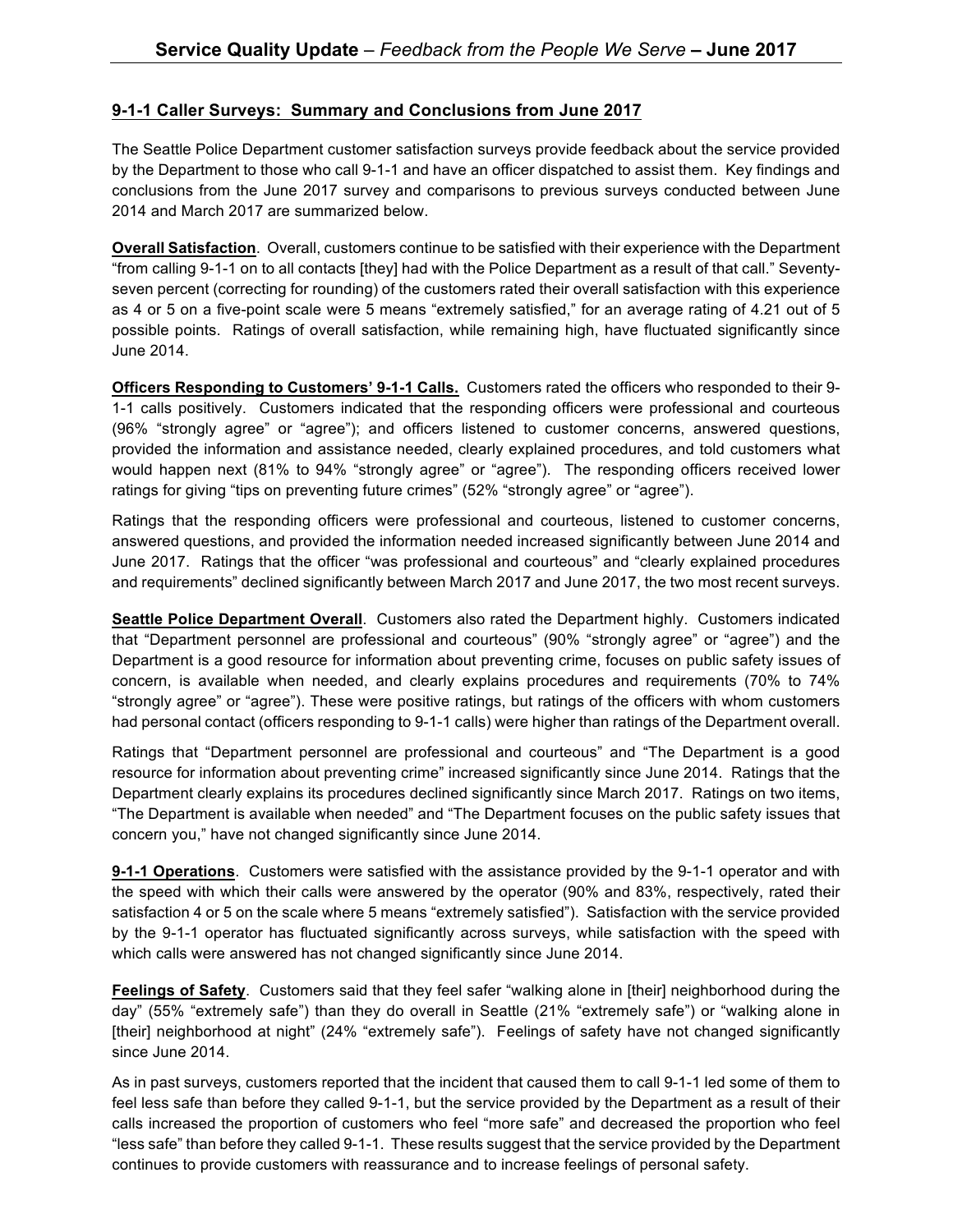### **9-1-1 Caller Surveys: Results**

This report (1) summarizes key results of the June 2017 survey of customers who called 9-1-1 in May 2017 and had an officer dispatched to assist them and (2) compares the June 2017 results with those of the 11 other surveys of 9-1-1 callers conducted since June 2014.<sup>1</sup>

**Overall Satisfaction.** Customers who had an officer dispatched to provide assistance after calling 9-1-1 were asked to use a five-point scale, where 5 means "extremely satisfied" and 1 means "not at all satisfied," to answer the question, "Overall, how satisfied are you with this experience with the Seattle Police Department – from calling 9-1-1 on to all contacts you had with the Police Department as a result of that call?"

As the next chart shows, 57 percent of the customers rated their satisfaction with this experience with the Department as 5 on the five-point scale where 5 means "extremely satisfied," and 21 percent rated their satisfaction as 4 on this scale. Four percent rated their satisfaction as 1, or "Not at all satisfied," and 6 percent rated their satisfaction as 2 on the five-point scale where 1 means, "Not at all satisfied."<sup>2</sup>



The next chart shows that the average rating in June 2017 was 4.21 on the five-point scale where 5 is high. Responses to this question have fluctuated significantly since June 2014, but the satisfaction reported in June 2017 did not differ significantly from satisfaction in June 2014 or March 2017, the most recent survey.

The next chart presents the average ratings from four surveys, June 2014, June 2015, June 2016, and June 2017, as do similar charts for other questions presented below. $^3$ 



 $1$  Results were compared across surveys and tested to determine if any differences between survey results were statistically significant. Statistical tests included Analysis of Variance (ANOVA), t-tests, and chi-square tests (*IBM SPSS Statistics Version 24,* Release 24.0.0.2, 2016). Differences were considered statistically significant when the probability of the

differences occurring by chance was less than .05 (p<.05).<br><sup>2</sup> Percentages do not total 100 in this and some subsequent charts due to rounding.

 $3$  The numbers of respondents answering each question are omitted from some charts for readability, but approximately 200 customers participated in each survey. Average ratings in bold font differed significantly between March 2017 and June 2017, the last two surveys. Average ratings of items with an asterisk (\*) following the item differed significantly between June 2014 and June 2017.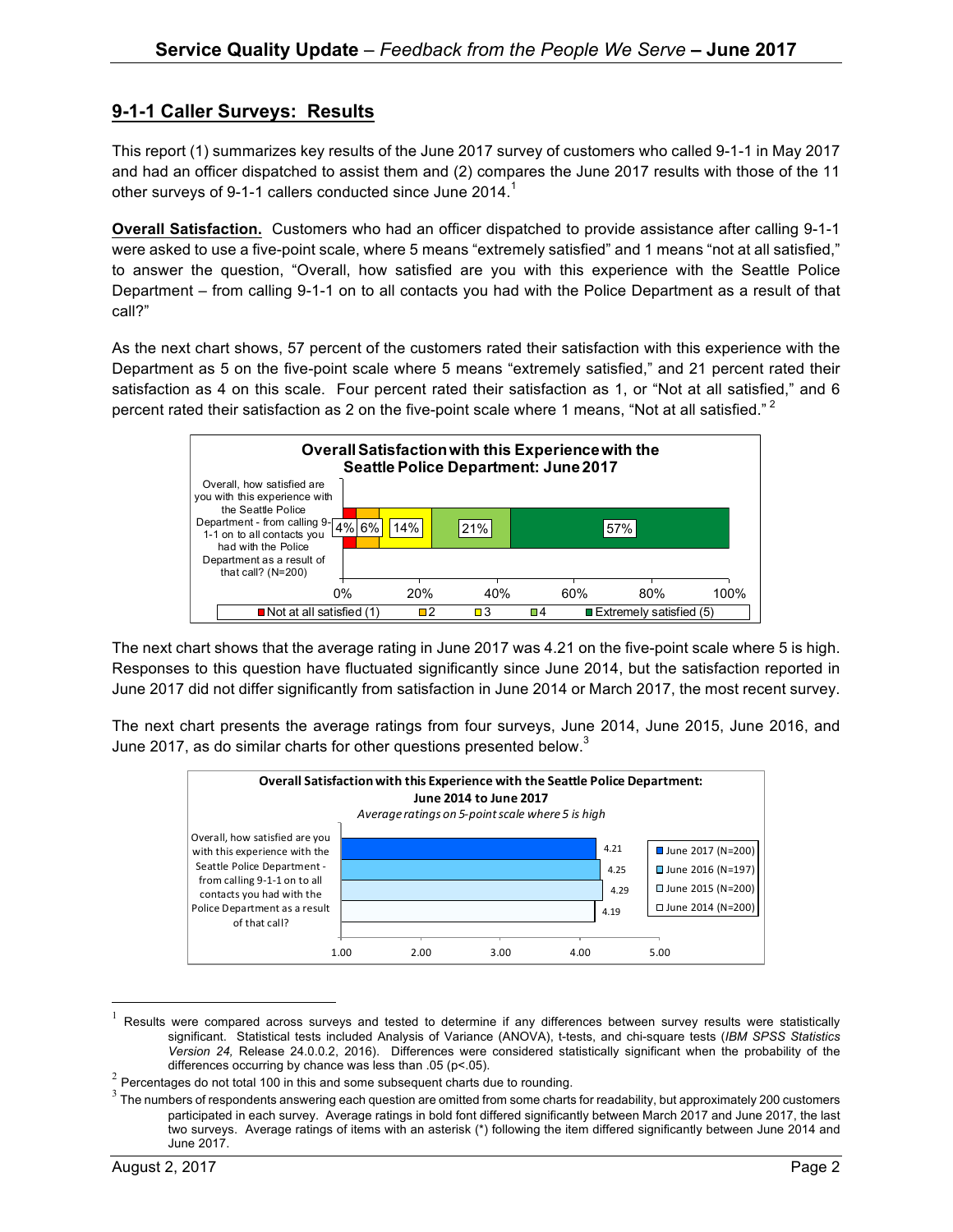**Officer Responding to the Call.** To assess customers' experiences with and opinions of the officer who responded to their calls to 9-1-1, customers were asked to indicate their level of agreement ("Strongly agree," "Agree," "Neither agree nor disagree," "Disagree," or "Strongly disagree") with a series of statements about the officer.

Customers rated officers highest for being professional and courteous and lowest for giving tips on preventing future crimes, as shown in the next chart.

- Seventy percent of the customers said that they "strongly agree" that the officer who first visited after their call to 9-1-1 "was professional and courteous," and 96 percent said that they "agree" or "strongly agree" with this statement. Two percent said they either "strongly disagree" or "disagree" that "The officer was professional and courteous."
- Between 49 and 61 percent of the customers said that they "strongly agree" with six of the statements: "The officer listened to your concerns," "The officer answered your questions," "The officer provided you the information you needed," "The officer provided the assistance you needed," "The officer clearly explained procedures and requirements," and "The officer told you what would happen next." Between 81 and  $94<sup>4</sup>$  percent of customers said that they either "agree" or "strongly agree" with these statements, and between 4 and 11 percent said that they "disagree" or "strongly disagree" with the statements.
- A total of 52 percent of the customers said that they "agree" or "strongly agree," and 30 percent" said that they "disagree" or "strongly disagree," with the statement, "The officer gave you tips on preventing future crimes."

| Opinions of Officer Responding to 9-1-1 Call: June 2017                              |                                                         |                             |                                 |
|--------------------------------------------------------------------------------------|---------------------------------------------------------|-----------------------------|---------------------------------|
| The officer was<br>1%<br>26%<br>3%<br>professional and courteous.<br>1%<br>$(N=200)$ |                                                         | 70%                         |                                 |
| The officer listened to your<br>3%4%<br>concerns. (N=193)<br>1%                      | 31%                                                     | 61%                         |                                 |
| The officer answered your<br>2%2%<br>questions. (N=193)<br>3%                        | 35%                                                     | 60%                         |                                 |
| The officer provided you the<br>6%3%<br>information you needed.<br>$(N=192)$         | 34%                                                     | 57%                         |                                 |
| The officer provided the<br>assistance you needed 39 4% 5%<br>$(N=199)$              | 34%                                                     | 55%                         |                                 |
| The officer clearly explained<br>3%6% 9%<br>procedures and<br>requirements. (N=187)  | 34%                                                     |                             | 49%                             |
| The officer told you what<br>3%8%<br>8%<br>would happen next. (N=183)                | 28%                                                     | 53%                         |                                 |
| The officer gave you tips on<br>preventing future crimes.<br>7%<br>24%<br>$(N=138)$  | 17%                                                     | 19%                         | 33%                             |
| 0%<br>■ Strongly disagree<br>Disagree                                                | 40%<br>20%<br>$\blacksquare$ Neither agree nor disagree | 60%<br>$\blacksquare$ Agree | 80%<br>100%<br>■ Strongly agree |

Correcting for rounding error.

<sup>5</sup> Correcting for rounding error.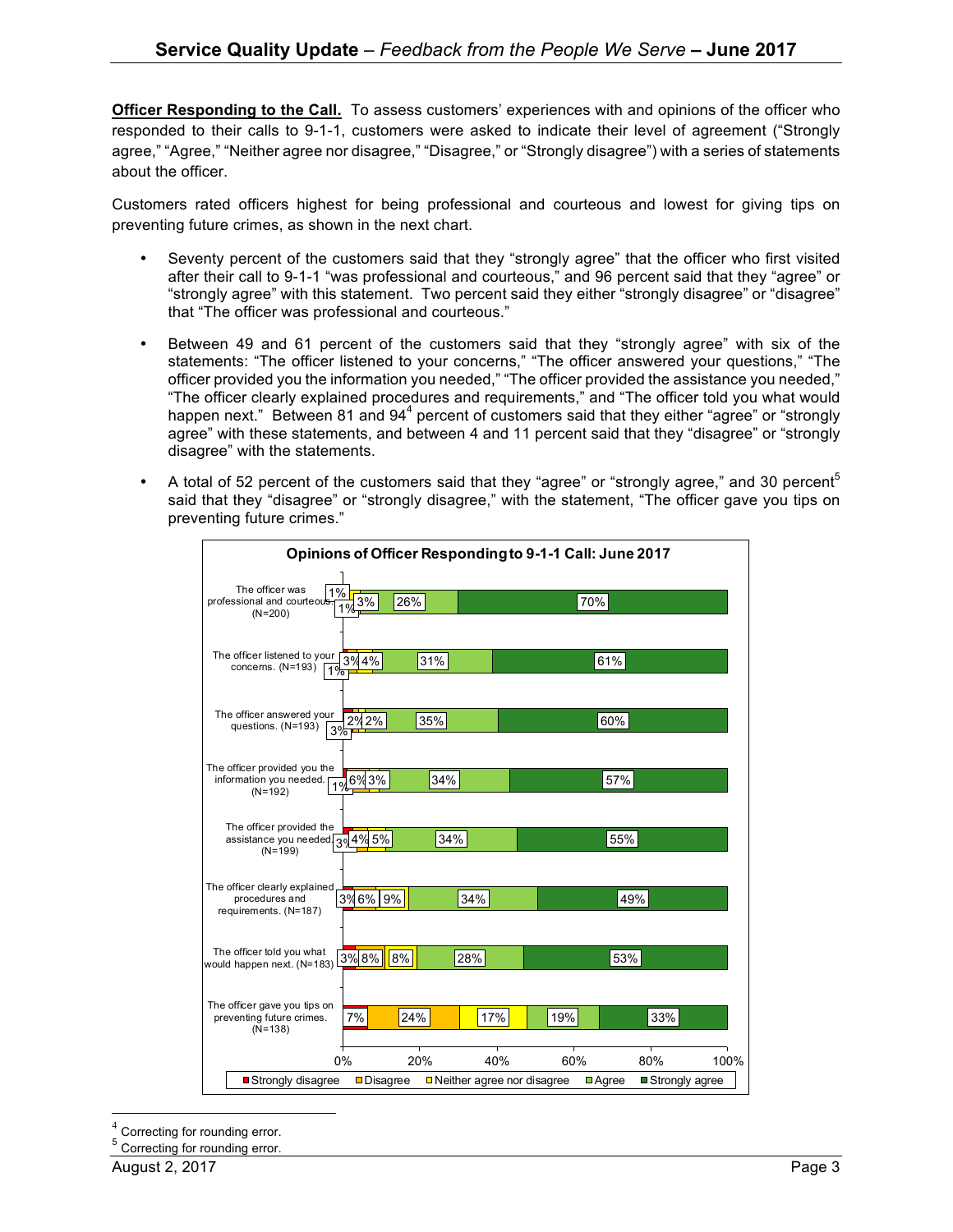Ratings of responding officers on four items were significantly higher in June 2017 than in June 2014 (indicated by asterisks in the following chart): The officer "was professional and courteous," "listened to your concerns," "answered your questions," and "provided you the information you needed." Between March 2017 and June 2017, two ratings declined significantly (indicated by average ratings in bold font in the following chart): the officer "was professional and courteous" and "clearly explained procedures and requirements." The declines were preceded by significant increases on all eight of these items between December 2016 and March 2017.



**Seattle Police Department Overall.** To assess opinions of the Seattle Police Department overall, customers were asked to indicate their level of agreement ("Strongly agree," "Agree," "Neither agree nor disagree," "Disagree," or "Strongly disagree") with statements about the Department, including the five statements shown in the next chart.

Customers rated the Department highest for having professional and courteous personnel, just as they rated the officer who responded to their call highest for being professional and courteous. Ninety percent of the customers said that they "strongly agree" or "agree," and 2 percent<sup>6</sup> said they "disagree" or "strongly disagree" that "Department personnel are professional and courteous." Between 70 and 74 percent of the customers said they "strongly agree" or "agree" with the other four statements about the Department;

Correcting for rounding error.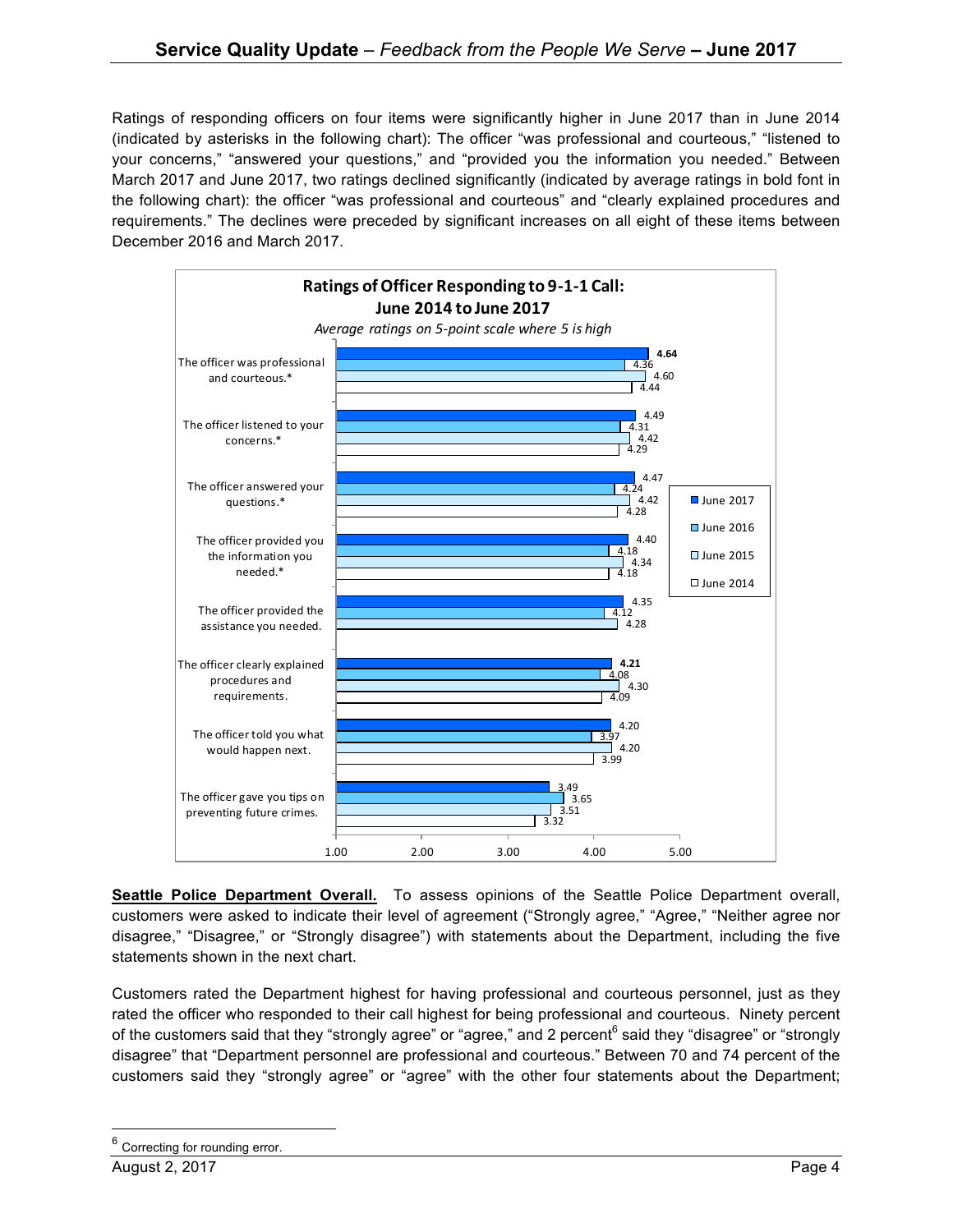between  $10^7$  and 16 percent said that they "disagree" or "strongly disagree" with these statements, shown in the next chart.



Ratings of two questions about the Department overall were significantly higher in June 2017 than in June 2014: "Department personnel are professional and courteous," and "The Department is a good resource for information about preventing crime." Ratings of the item, "The Department clearly explains its procedures and requirements," declined significantly between March 2017 and June 2017. Ratings of the other two items, the Department "is available when you need them" and "focuses on the public safety issues that concern you," have not changed significantly since June 2014.



Correcting for rounding error.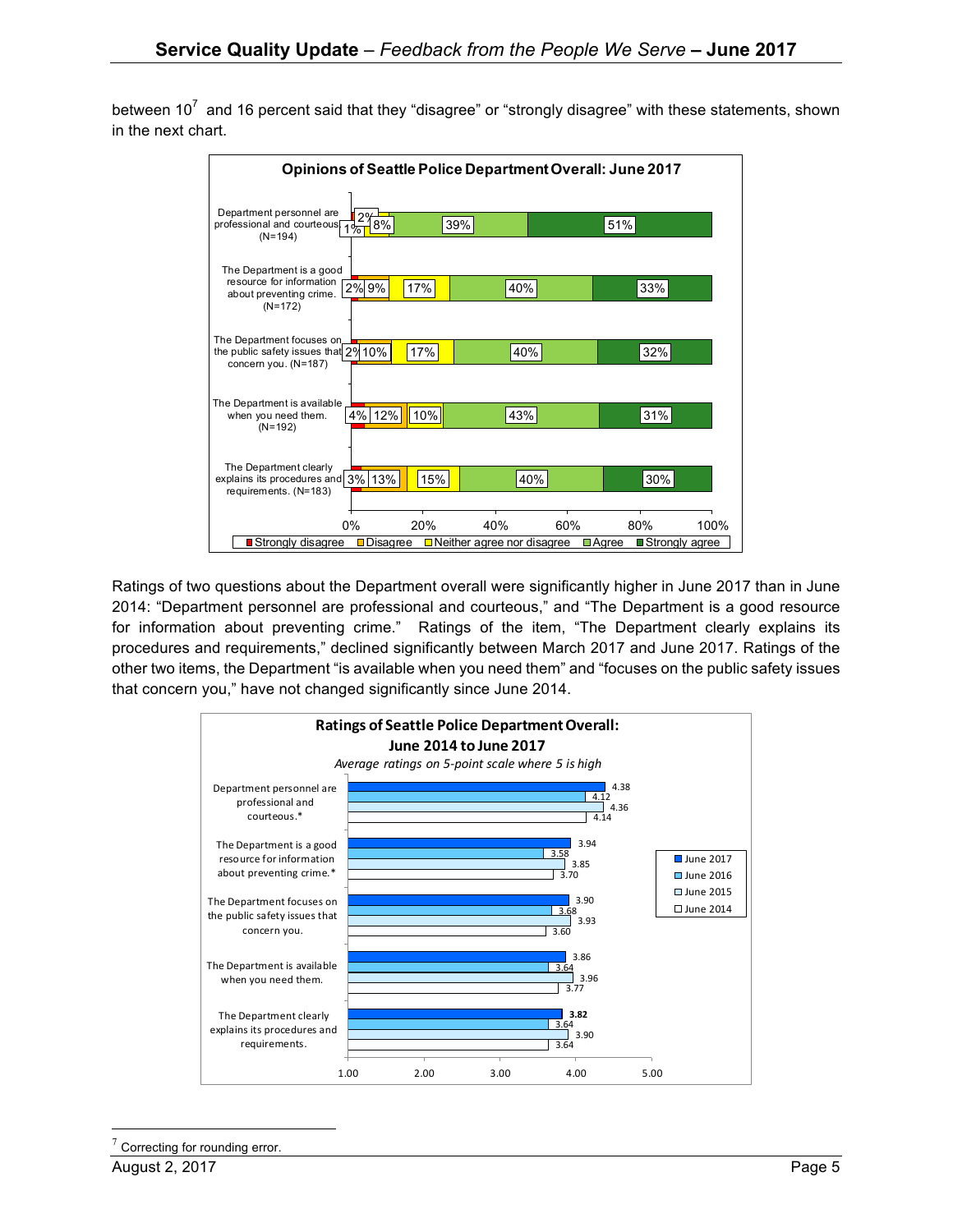**9-1-1 Operations.** Three-fourths (77%) of customers rated their satisfaction with the assistance provided by the 9-1-1 operator as 5 on the five-point scale where 5 means "extremely satisfied," and 70 percent rated their satisfaction with the speed with which their call was answered as 5 on this scale. A total of 90 and 83 $^{\circ}$ percent, respectively, rated their satisfaction with the assistance provided by the operator and the speed with which their calls were answered as either 4 or 5 on this five-point scale. Three and  $10^9$  percent, respectively, rated their satisfaction with the assistance provided by the operator and the speed with which calls were answered as either 1 or 2 on the five-point scale where 1 means "not at all satisfied." These results are shown in the next chart.



Ratings of satisfaction with the assistance provided by the 9-1-1 operator fluctuated significantly since June 2014, though ratings in June 2017 did not differ significantly from March 2017 or June 2014. Ratings of satisfaction with the speed with which calls are answered have not changed significantly across surveys. In the following chart, an average for satisfaction with the speed with which calls were answered is not shown for June 2014 because this item was not added to the survey until June 2015.



Since June 2015, customers have been asked if they reached an operator the first time they dialed 9-1-1. Responses to this question, summarized in the next chart, have not differed significantly over time. In each survey since June 2015, between 91 and 97 percent of the customers reached an operator the first time they dialed 9-1-1, and between 3 and 9 percent (between 5 and 19 customers) had to dial 9-1-1 more than once to reach an operator.

<sup>&</sup>lt;sup>8</sup> Correcting for rounding error.

<sup>&</sup>lt;sup>9</sup> Correcting for rounding error.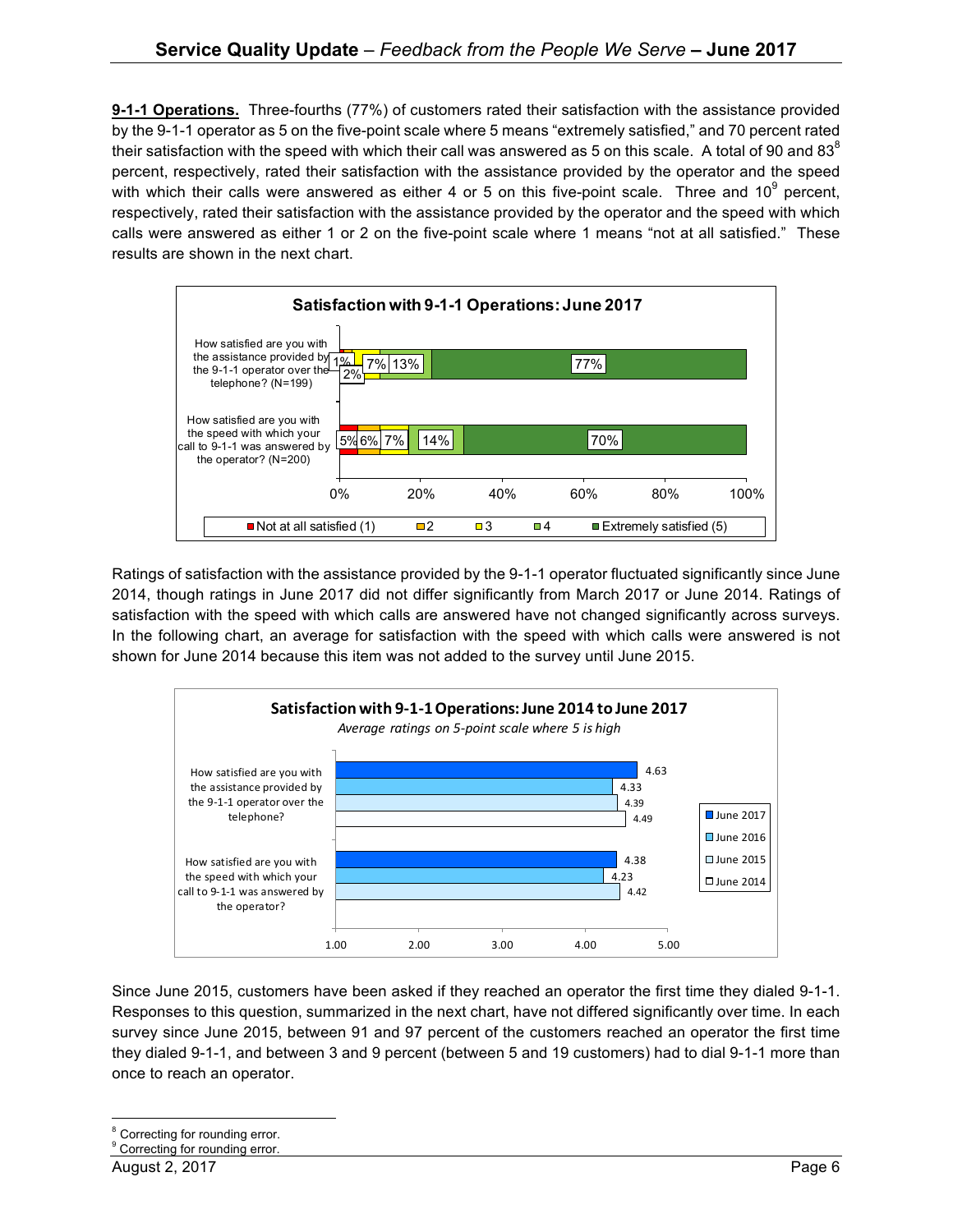

Also beginning in June 2015, customers who had to call 9-1-1 more than once were asked how often they dialed 9-1-1 to reach an operator. In June 2017, three of these customers said that they reached the operator on their second attempt, one on the third attempt, and one on the first attempt (though this person said he or she had to dial 9-1-1 more than once).

**Feelings of Safety.** Customers said that they feel safer walking alone in their neighborhoods during the day than they feel in Seattle overall or walking alone in their neighborhoods at night, as shown in the next chart. Sixty-five percent of the customers rated their overall feelings of safety in Seattle as 4 or 5 on a fivepoint scale where 5 means "extremely safe" (21% "extremely safe"); 8 percent rated their feelings as 2 or 1, where 1 means "not at all safe." Eighty-four percent<sup>10</sup> rated their feelings of safety when walking alone in their neighborhoods during the day as 4 or 5 (55% "extremely safe"), and 46 percent rated their feelings of safety when walking alone in their neighborhoods at night as 4 or 5 (24% "extremely safe"). Four percent rated their feelings of safety as 1 or 2 when walking alone in their neighborhoods during the day, and 33 percent rated their feelings of safety as 1 or 2 when walking alone in their neighborhoods at night (1 means "not at all safe").<sup>11</sup>



 $10$  Correcting for rounding error.

 $11$  Correcting for rounding error.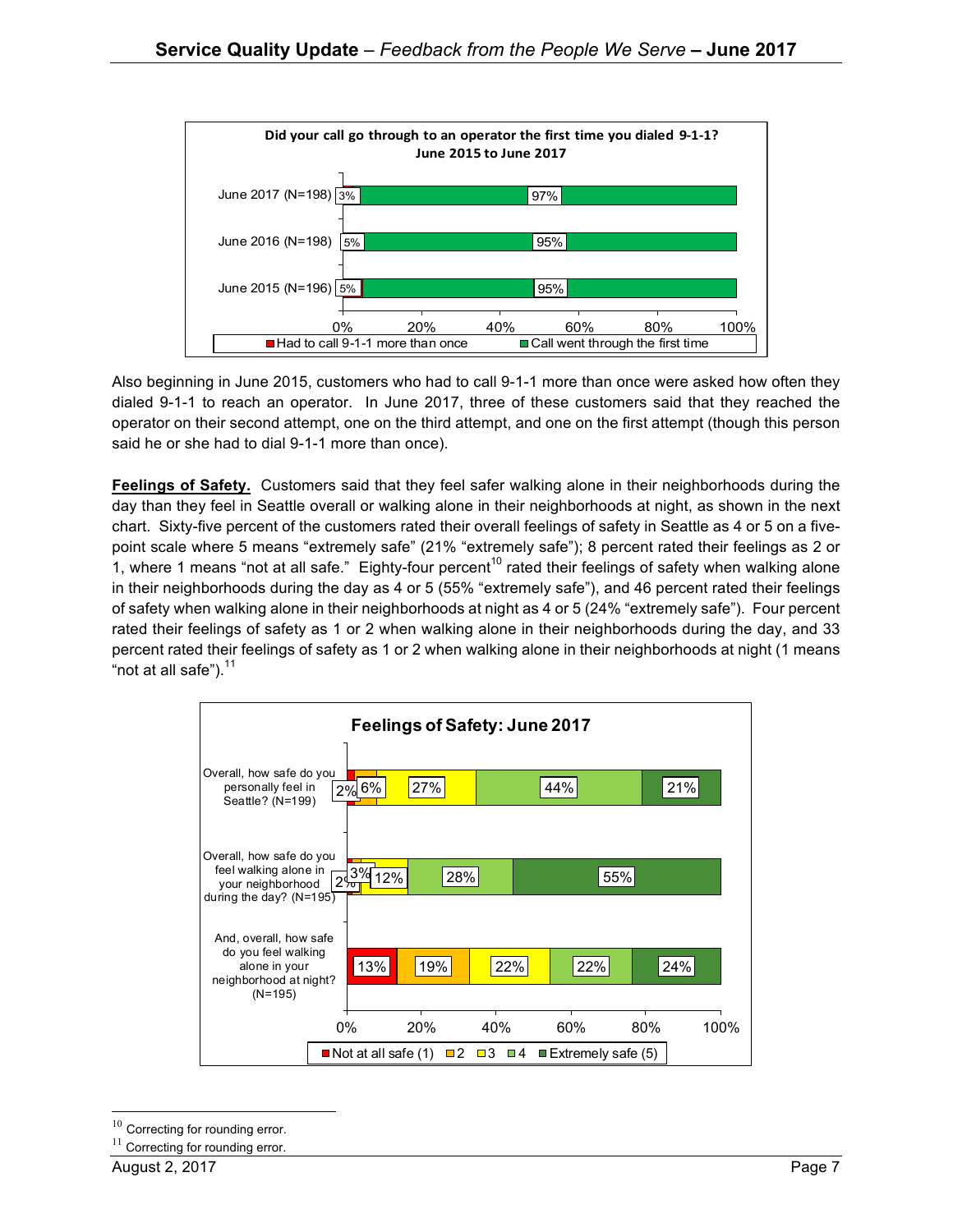Customers' feelings of safety in Seattle overall and walking in their neighborhoods alone during the day and at night, summarized in the next chart, have not changed significantly since June 2014.



When asked about the impact of the incident that caused them to call 9-1-1 on their feelings of safety, over half of the customers (56%) reported that they "feel about as safe as before the incident occurred." The remaining customers said that they either feel "less safe" (26%) or "more safe" (18%) than before the incident occurred. Similarly, when asked about the impact of the service received from the Department as a result of their call to 9-1-1, over half (53%) of the customers said that they "feel about as safe now as before they called 9-1-1," while 36 percent said they feel "more safe," and 11 percent feel "less safe."

The responses to these two questions show that the service received from the Seattle Police Department led to an increase in the percentage of customers who said they feel "more safe" (18% to 36%), as well as a decrease in the percentage of customers who feel "less safe" (26% to 11%), as shown in the next chart. This indicates that feelings of personal safety increased and customers were reassured by the Department's service.



As noted in previous survey reports, customers' opinions of the impacts of both the incident and the service provided by the Department change significantly from survey to survey. However, in every survey, a larger proportion of customers said they feel "more safe" and a smaller proportion said they feel "less safe" after receiving service from the Department than after the incident that caused them to call 9-1-1.